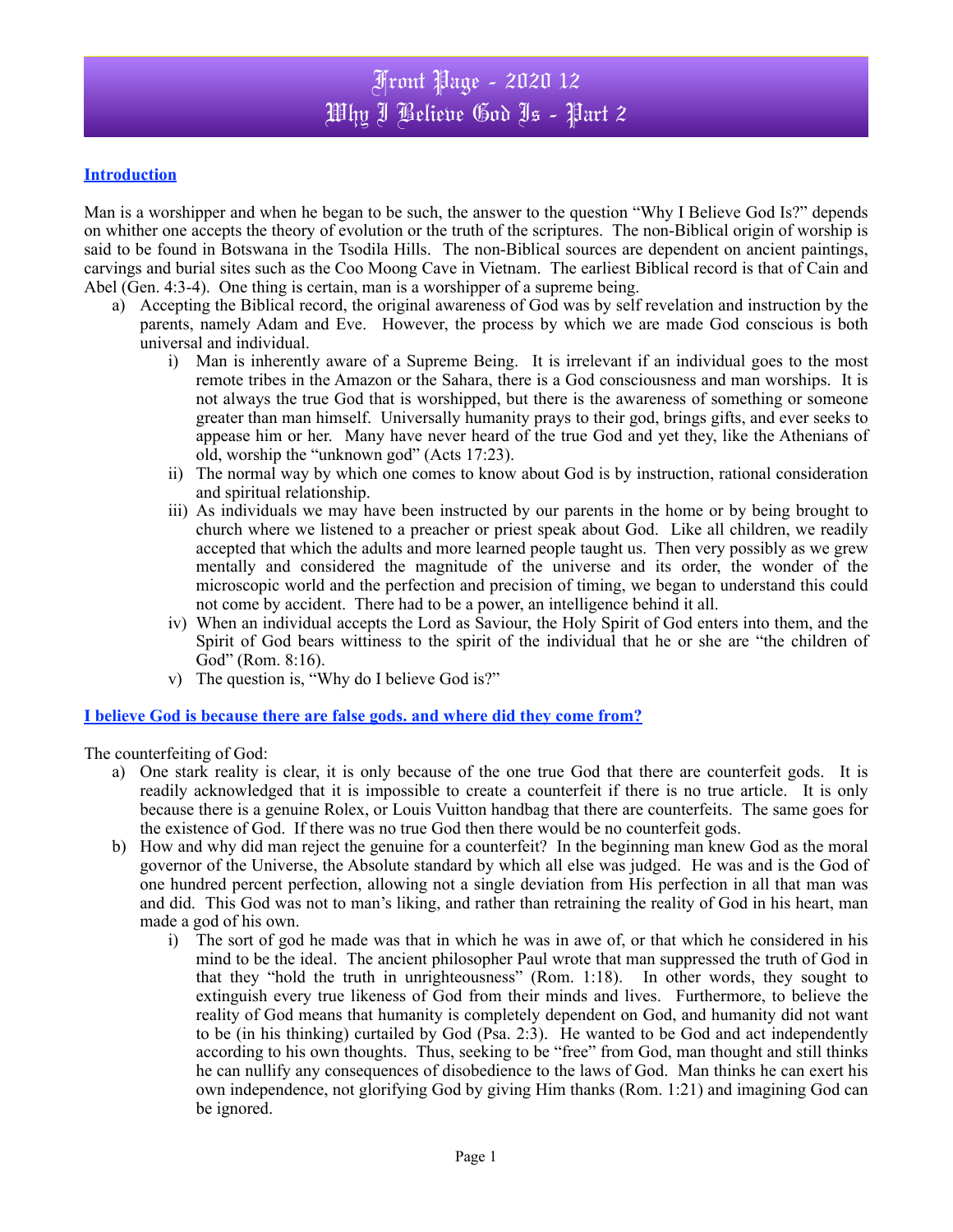# Front Page - 2020 12 Why I Believe God Is - Part 2

- ii) In man's devaluing of God but aware of a higher being, man constructed a god of their own imaginations. This is why a country such as India has 33 categories of gods, and when anyone travels the world, then it is evident that almost every culture has its own "god". The totem poles of Canada are related to the gods. But this is not a new thing. The ancient peoples of the middle East had their gods, Rome had it's gods, Egypt and Babylon were the same. Man had rejected the God of glory and made counterfeit gods suitable to their lifestyle or things they could not understand.
- iii) Paul wrote, having ignored the majestic glory of God, and the knowledge of God, man makes gods to be like men, birds, animals and creeping things (Rom. 1:23). God honors man's desire to be free from Him, and since man does not wish to retrain God in his mind, God, as it were, steps back. The result is God lets humanity continue in their denial and at the same time ever debasing and gross immorality. How frightening are the words of the Holy Apostle, "And even as they did not like to retain God in their knowledge, God gave them over to a reprobate mind, to do those things which are not convenient; Being filled with all unrighteousness, fornication, wickedness, covetousness, maliciousness; full of envy, murder, debate, deceit, malignity; whisperers, Backbiters, haters of God, despiteful, proud, boasters, inventors of evil things, disobedient to parents, Without understanding, covenant breakers, without natural affection, implacable, unmerciful" (Rom. 1:28-31). The reason for the multitude of counterfeit gods is because man has rejected the true God .

#### **I believe God is because of the universal inherent moral consciousness of man**

If God does not exist then there is no moral Absolute. We live in a world of absolutes. Man may say there is no such a thing as an absolute. Failing to see the foolishness of this statement by saying such, he is making a statement purporting to be an absolute. Gravity is an absolute so that if one jumps off a building they will fall. That is an absolute. Why is it if someone robs me of my possessions I expect a penalty? It is because stealing is wrong. If there is no moral standard then who is to say stealing, rape, murder, is wrong? Obviously there has to be a standard by which it can be determined if behaviour is right or wrong. It does not depend on culture or present acceptability of governmental decision making. We live life excusing certain people for doing nothing and judging others for doing the same. Morality is no illusionary thing.

- a) To have a moral law there is a three fold criteria:
	- i) an absolute unfluctuating perfection
	- ii) a standard given by which also is, by its own character, unfluctuating and unchangeable
	- iii) and again by this whatever's character, an absolute unfluctuating and unchangeable truth.
- b) Since honest persons, be they christian, atheistic, agnostic or evolutionist, have to admit that if there is no God then there cannot be moral absolutes. If one admits a universal inherent good irregardless of state or time, then there is evil. To admit there is such a thing as good and evil there has to be an absolute moral law, and consequently a law giver. If there is no moral law then there is no such a criteria as good or evil.

Where does this universal understanding of moral right and wrong come from – an understanding that transcends human opinion? Why does a small child immediately know when they've been treated unfairly or know that it is wrong to have something stolen from them? They know because there is a universal moral law that has been intrinsically woven into them by their Creator.

The choices then are:

- a) Did morality come from the perfection of dead matter?
- b) Wasdead matter or culture ever so perfect that it could give a universal standard being absolute truth?
- c) Is there a God who is perfection in Himself, given a universal standard based on unchanging truth?

The answer becomes very clear with the decision of the question: "Does morality owe its origin to that which is amoral dead matter or the God who is moral?"